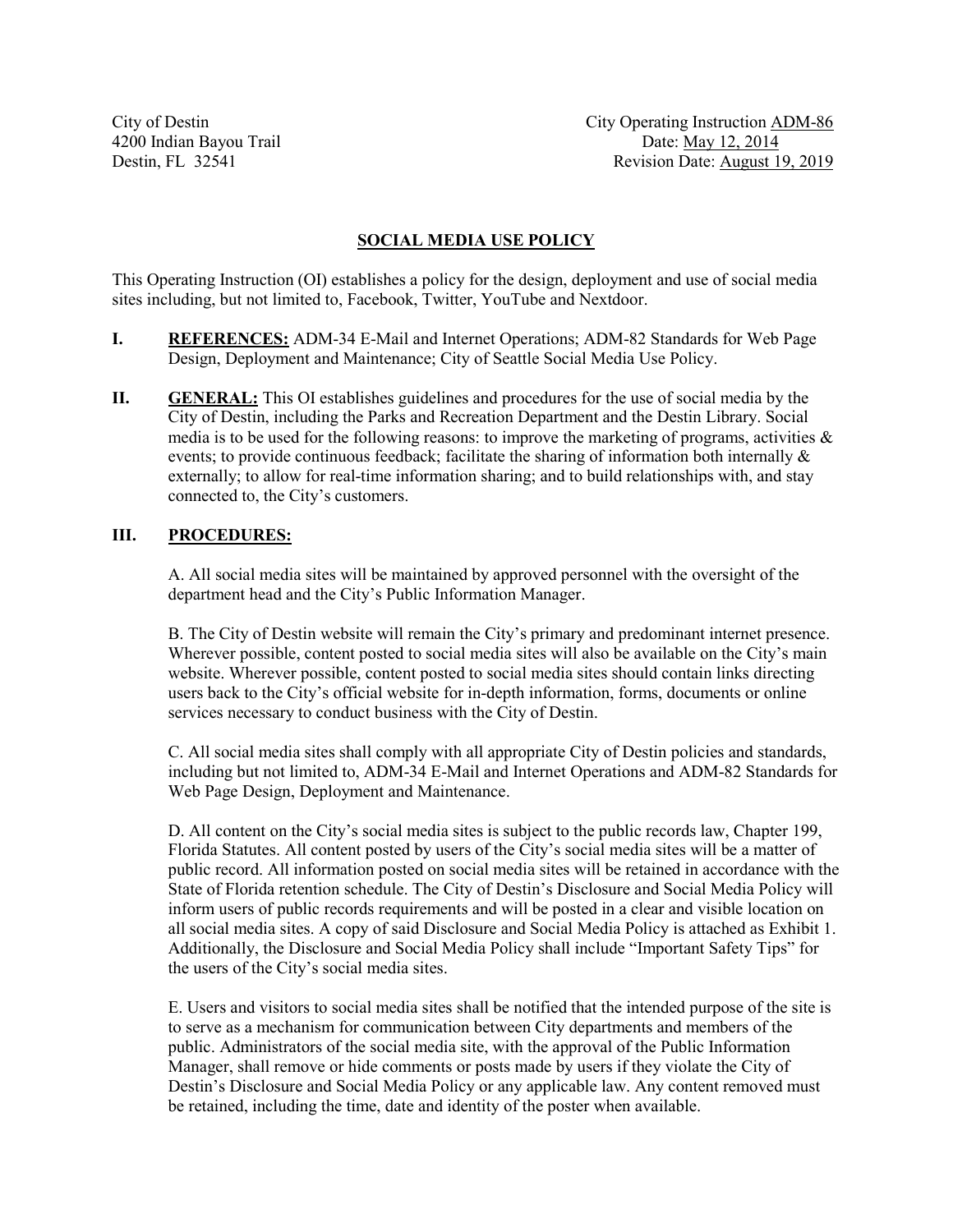F. All new social media tools proposed for City use will be approved by the City Manager.

G. Administrators of social media sites will be assigned by the appropriate department head, and they will be responsible for all postings. The Public Information Manager will also be designated as an administrator of all social media sites to oversee content and must be able to immediately hide or remove content which is in violation of the City of Destin's Disclosure and Social Media Policy. The IT Department shall maintain a list of all City of Destin social media sites, including login and password information.

 $740$ huson

Lance Johnson City Manager

Office of Primary Responsibility: City Manager, Parks and Recreation and Library Distribution: 1 each Department Heads, Recreation and Library Personnel, and file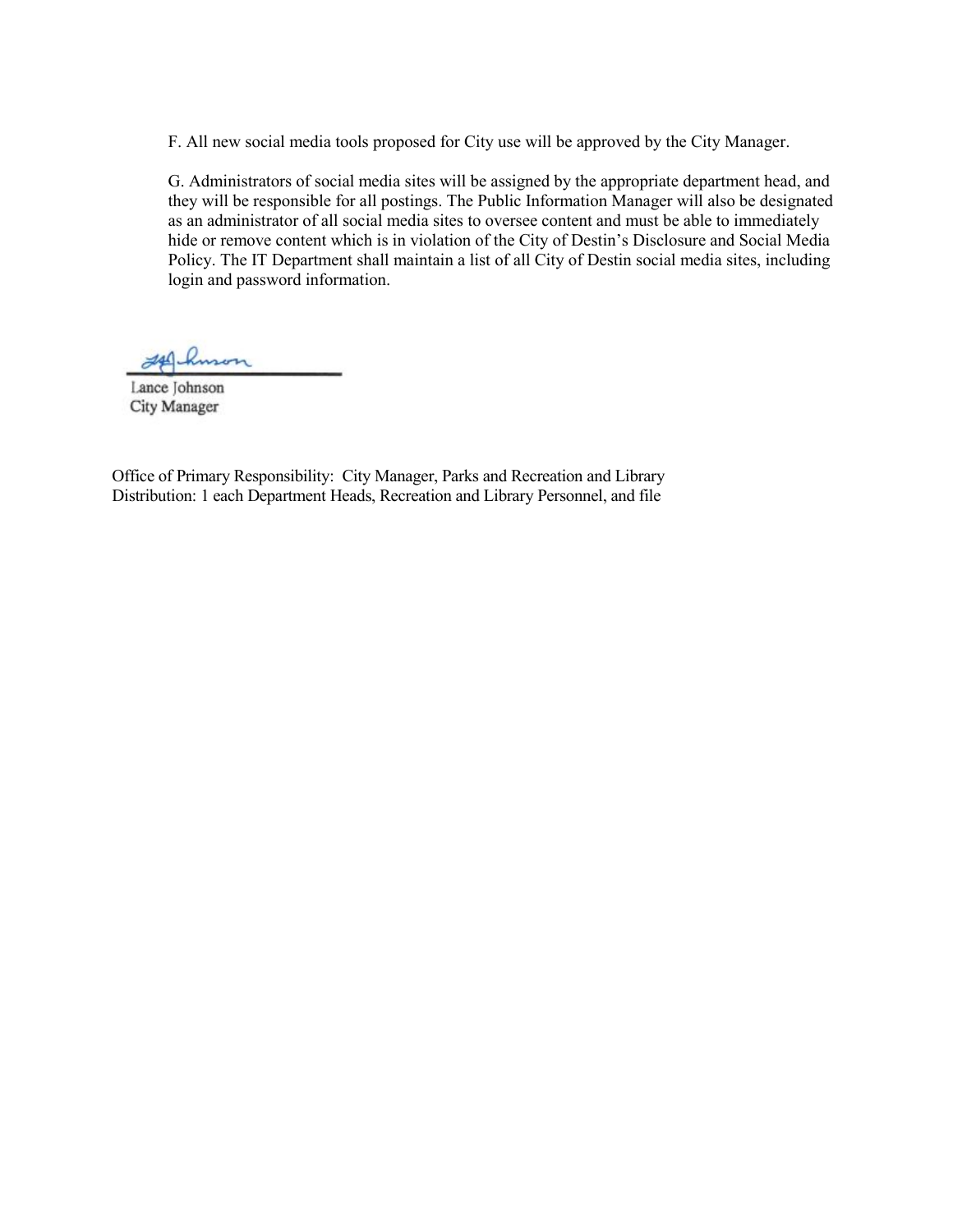# **ADM-86 Social Media Use Policy**

# **Exhibit 1**

If allowed by the social media platform a link to the City of Destin's Social Media Policy shall be posted.

## **City of Destin's Disclosure and Social Media Policy**

Thank you for following the City of Destin on our social media channels – Facebook, Twitter, YouTube and Nextdoor! We welcome you to share your thoughts and feedback with us, and we ask that you please be responsible and courteous in your comments and replies.

If you would like to contact the Council directly, please go to [http://www.cityofdestin.com/index.aspx?nid=142.](http://www.cityofdestin.com/index.aspx?nid=142)

In order to comply with legal requirements, City Councilmembers will not respond to any comments. To read the Florida Attorney General Advisory Legal Opinion, please go to [http://www.myfloridalegal.com/ago.nsf/Opinions/25F14F90483F3901852575A2004E46CB.](http://www.myfloridalegal.com/ago.nsf/Opinions/25F14F90483F3901852575A2004E46CB)

## **Disclosure**

The City of Destin, Destin Library and Destin Parks & Recreation Department social media sites are informational only. Should you require a response from the City or wish to request City services, you must go to [http://www.cityofdestin.com/RequestTracker.aspx.](http://www.cityofdestin.com/RequestTracker.aspx)

The social media sites of the City of Destin, Destin Library and the Destin Parks & Recreation Department were established for the following purposes:

- To increase the public's knowledge of the City of Destin and increase use of library and recreation services;
- To promote the value and importance of city, library and recreation services among our residents and visitors;
- To maintain open, professional and responsive communications with our residents and visitors.

## **Comments from the Public**

The City of Destin welcomes a person's right to express his/her opinion and encourages posters to keep comments related to the posted content. The City of Destin reserves the right to hide from public view any comments that are inappropriate or offensive, including comments that: defame, abuse, harass, stalk, threaten or violate the legal rights of others; include racism, hatred, slander, threats, obscenity, violence, vulgarity; spam or advertise; could harm the safety or wellbeing of one of our employees, including personal attacks; are off-topic; have personal information about another person or that violate a person's privacy; include copyrighted material that belongs to another person; contain links to inappropriate websites. Furthermore, Facebook reserves the right to remove content automatically if it is in violation of their Community Standards.

Our rules of decorum are in place to encourage civil discourse and to prevent a poster from